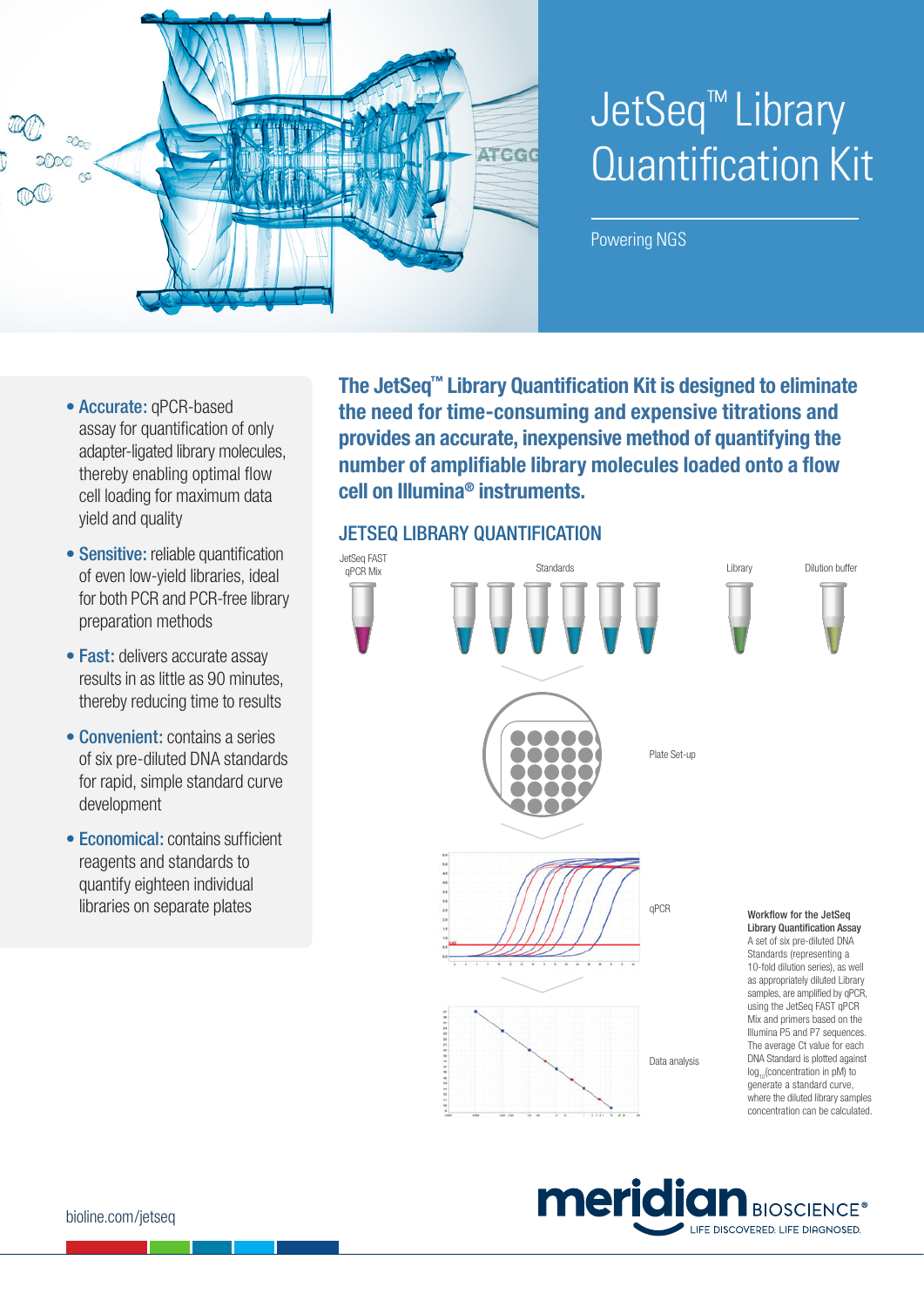#### IMPROVED SEQUENCING DATA

Accurate quantification of the number of amplifiable library molecules loading into a flow cell is one of the most critical steps in the next-generation sequencing (NGS) workflow in obtaining high‑quality read data. Loading an insufficient amount of amplifiable library DNA will result in low cluster density and reduced sequencing yield, whereas overabundance of amplifiable library DNA may increase cluster density and result in poor quality data.

Standard methods of NGS library quantification, by electrophoresis or spectrophotometry, have low sensitivity, are non-specific for adapter-bound DNA and typically require a large amount of library sample for analysis. The JetSeq Library Quantification Kit, by contrast, uses qPCR to quantify only DNA molecules with adapters at both ends, which are the only amplifiable molecules during bridge PCR on the Illumina platform.

The JetSeq Library Quantification Kit therefore provides highly accurate quantification of adapter-ligated, sequence-ready library DNA molecules. In addition, the higher sensitivity of qPCR allows quantification of libraries at very low concentrations, even below the detection threshold of conventional spectrophotometric methods.







#### Fig. 1 JetSeq Library Quantification Kit Performance.

 $\frac{1}{2}$ 

 $\overline{160}$ 

do s Temperature (°C)

A) qPCR amplification of each of the six supplied DNA standards (blue) and a tenfold serial dilution of the diluted Illumina NGS library (red) were carried out with the supplied primer sets in triplicate. B) A melt curve was performed to verify amplification of a single specific product for both standards and library even at the lowest concentrations. C) From the resulting standard curve a size adjusted library concentration was then determined. The amplification plots demonstrate a limit of detection of 0.0001 pM (100 aM).